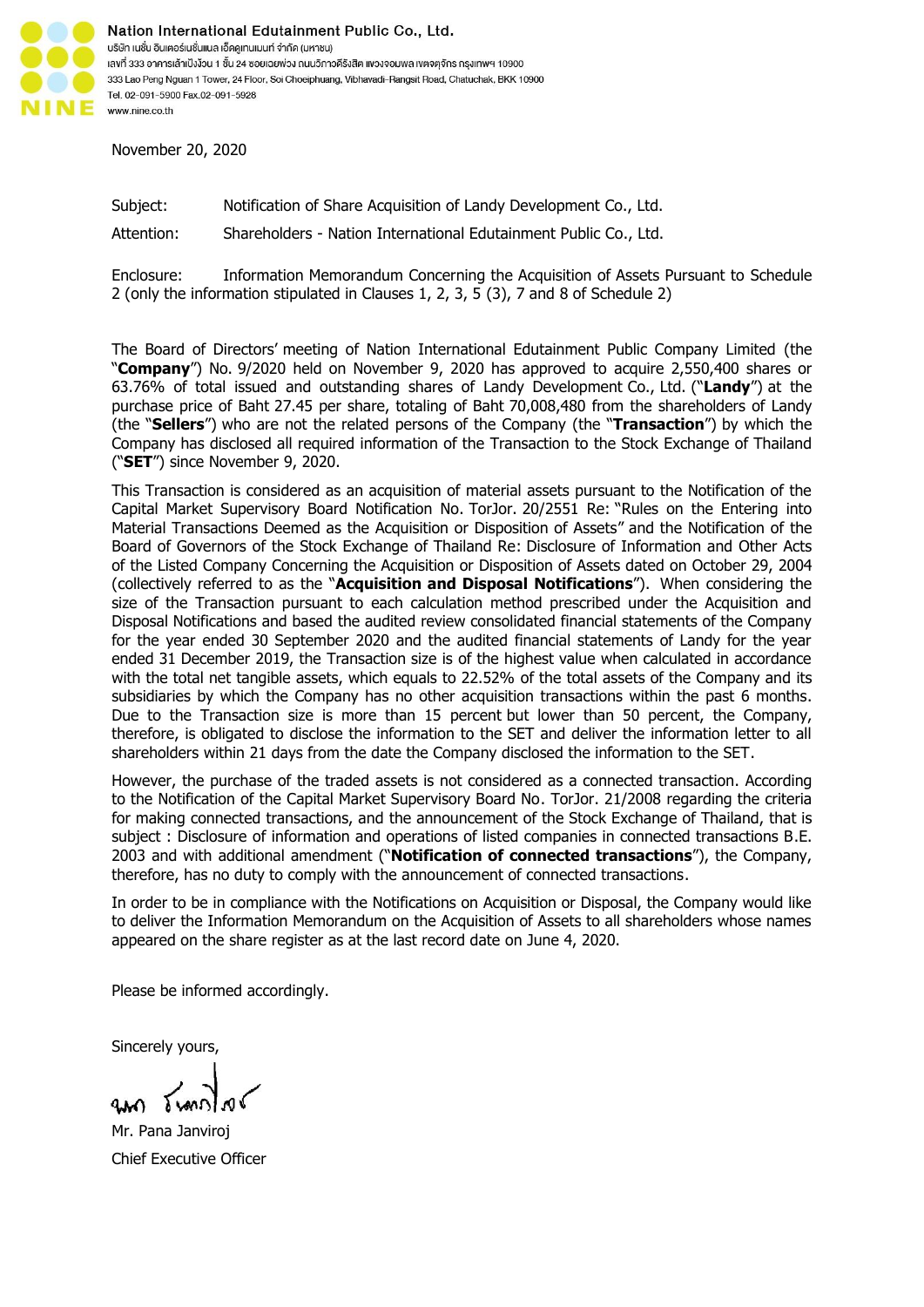#### **Information Memorandum**

# **Of Nation International Edutainment Public Company Limited**

# **to Schedule 2 (only the information stipulated in Clauses 1, 2, 3, 5(3), 7 and 8 of Schedule 2)**

#### **1. Information Memorandum Disclosed Pursuant to Schedule 1 of the Notification of the Board of Governors of the Stock Exchange of Thailand Re: "Disclosure of Information and Other Acts of the Listed Company Concerning the Acquisition or Disposition of Assets B.E. 2004 (collectively referred to as the "Acquisition and Disposal Notifications")**

The Company would like to notify the information of the acquisition of the shares of Landy Development Co., Ltd. ("**Landy**") with details as follows;

# **(1) Date / Month / Year of the Transaction**

Within 4<sup>th</sup> Quarter of 2020

# **(2) The Relevant Parties**

Buyer: Nation International Edutainment Plc. ("**NINE**" or the "**Company**")

Seller: The existing shareholders of Landy, which are Master Ad Plc. and Master & More Co., Ltd.

Relationship: Seller is not related parties of NINE

Shareholder structure before and after the transaction:

| <b>Shareholders</b>             | Existing      |              | <b>New</b> |              |
|---------------------------------|---------------|--------------|------------|--------------|
|                                 |               | shareholders |            | shareholders |
|                                 | No. of Shares | % Holding    |            | % Holding    |
| <b>NINE</b>                     |               |              | 2,550,400  | 63.76%       |
| Master Ad Plc.                  | 1,954,800     | 48.87%       |            |              |
| Master & More Co., Ltd.         | 595,600       | 14.89%       | -          |              |
| Landy Home (Thailand) Co., Ltd. | 1,449,600     | 36.24%       | 1,449,600  | 36.24%       |
| Total                           | 4,000,000     | 100.00%      | 4,000,000  | 100.00%      |

# **(3) General Characteristics of the Transactions**

The Company would like to acquire 2,550,400 shares or 63.76% of the total issued and outstanding shares of Landy at the purchase price of Baht 27.45 per share or a total amount of Baht 70,008,480 in aggregate from the existing shareholders of Landy.

# **(4) Type and Size of Transaction**

This Transaction is considered as an acquisition of material assets pursuant to the Notification of the Capital Market Supervisory Board Notification No. TorJor. 20/2551 Re: "Rules on the Entering into Material Transactions Deemed as the Acquisition or Disposition of Assets" and the Notification of the Board of Governors of the Stock Exchange of Thailand Re: "Disclosure of Information and Other Acts of the Listed Company Concerning the Acquisition or Disposition of Assets" dated 29<sup>th</sup> October 2004 (collectively referred to as the "Acquisition and Disposal Notifications"). When considering the size of the Transaction pursuant to each calculation method prescribed under the Acquisition and Disposal Notifications and based on the audited review consolidated financial statements of the Company for the year ended 30 September 2020 and the audited financial statements of Landy for the year ended 31 December 2019, the Transaction size is of the highest value when calculated in accordance with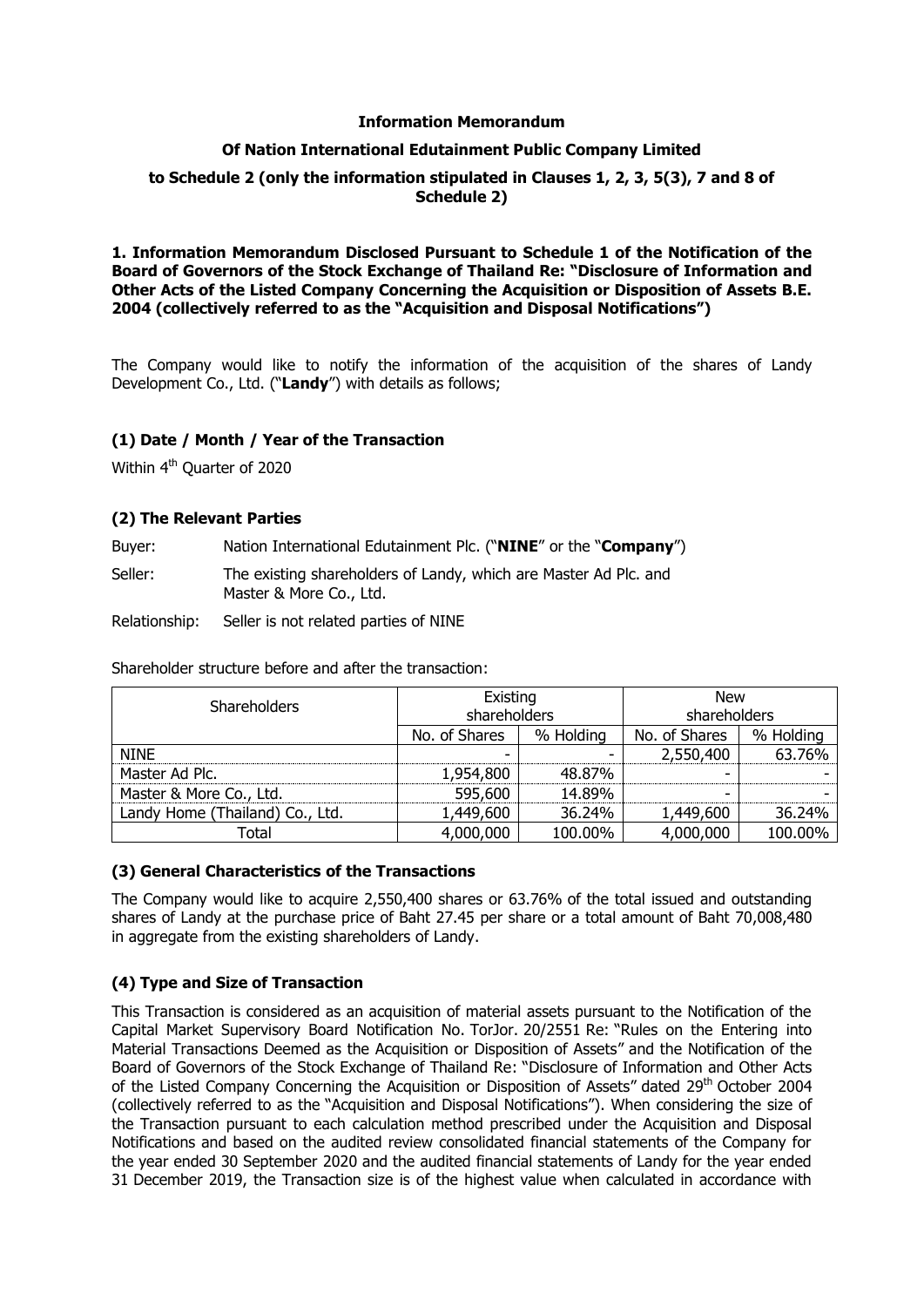the total net tangible assets, which equals to 22.52% of the total assets of the Company and its subsidiaries by which the Company has no other acquisition transactions within the past 6 months.

|--|

|    | <b>Calculation Basis</b>                                                                                                                                | <b>Calculation Details</b>                                                                               | <b>Transaction Size</b> |
|----|---------------------------------------------------------------------------------------------------------------------------------------------------------|----------------------------------------------------------------------------------------------------------|-------------------------|
| 1. | Total Asset Value $=$ % NTA of the<br>acquired company / NTA of the<br>listed company                                                                   | $=$ Baht 92.09 Million x 63.76%<br>/ Baht 260.79 Million                                                 | 22.52%                  |
|    | 2. Net Profit = $%$ Net profit from<br>operation of the company that will<br>buy or sell / net profit from<br>operation of the listed company           | (This calculation basis is not<br>applicable)<br>(The company showed loss)                               |                         |
| 3. | Total Value of Consideration =<br>Value of Consideration / Total<br>assets of the listed company                                                        | $=$ Baht 70.01 Million / Baht<br>335.01 Million                                                          | 20.90%                  |
|    | 4. Value of Issued Equity = Number<br>of shares issued by the listed<br>company as consideration /<br>Number of paid-up shares of the<br>listed company | (This calculation basis is not<br>applicable)<br>because of no issuance shares<br>for payment the Asset. |                         |
|    | <b>Highest Transaction Size</b>                                                                                                                         |                                                                                                          | 22.52%                  |

# **(5) Details of Assets Acquired**

Landy's shares are the assets to be acquired by the Company, which details are shown as follows:

5.1 Details of Landy's shares to be acquired by the Company

The Company will acquire 2,550,400 shares or 63.76% of the total issued and outstanding shares of Landy.

# 5.2 Summary Details of Landy

#### a) General Information

Landy Development Company Limited was established on March 9, 1992 to engage in the office building for rent. At present, Landy has registered and paid-up capital of Baht 40 million, divided into 4 million shares, at Par Value of Baht 10.

# b) Business Characteristic

Landy operates the office space for rent. Its head office and the building is located at 1 Soi Ladprao19, Ladprao Road, Chomphol Sub-district, Chatuchak District, Bangkok 10900. This office building is 8-Storey building with usable area approximately 9,368 Sq.m., freehold land of 389.50 Sq.wah.

# c) Board of Directors

At present, the Board of Directors of Landy comprise of:

- 1. Mr. Phoon Chiong Kit
- 2. Mrs. Uraiwan Boonyarataphan

Subsequent the completion of the Transaction, the directors of Landy Development Co., Ltd. ("Landy") will be changed. The Company will nominate its directors to replace both positions.

#### d) Shareholding Structure

The shareholder structure of Landy as shown in Landy's list of shareholder copied from the share registry book dated 27 January 2020 are as follows: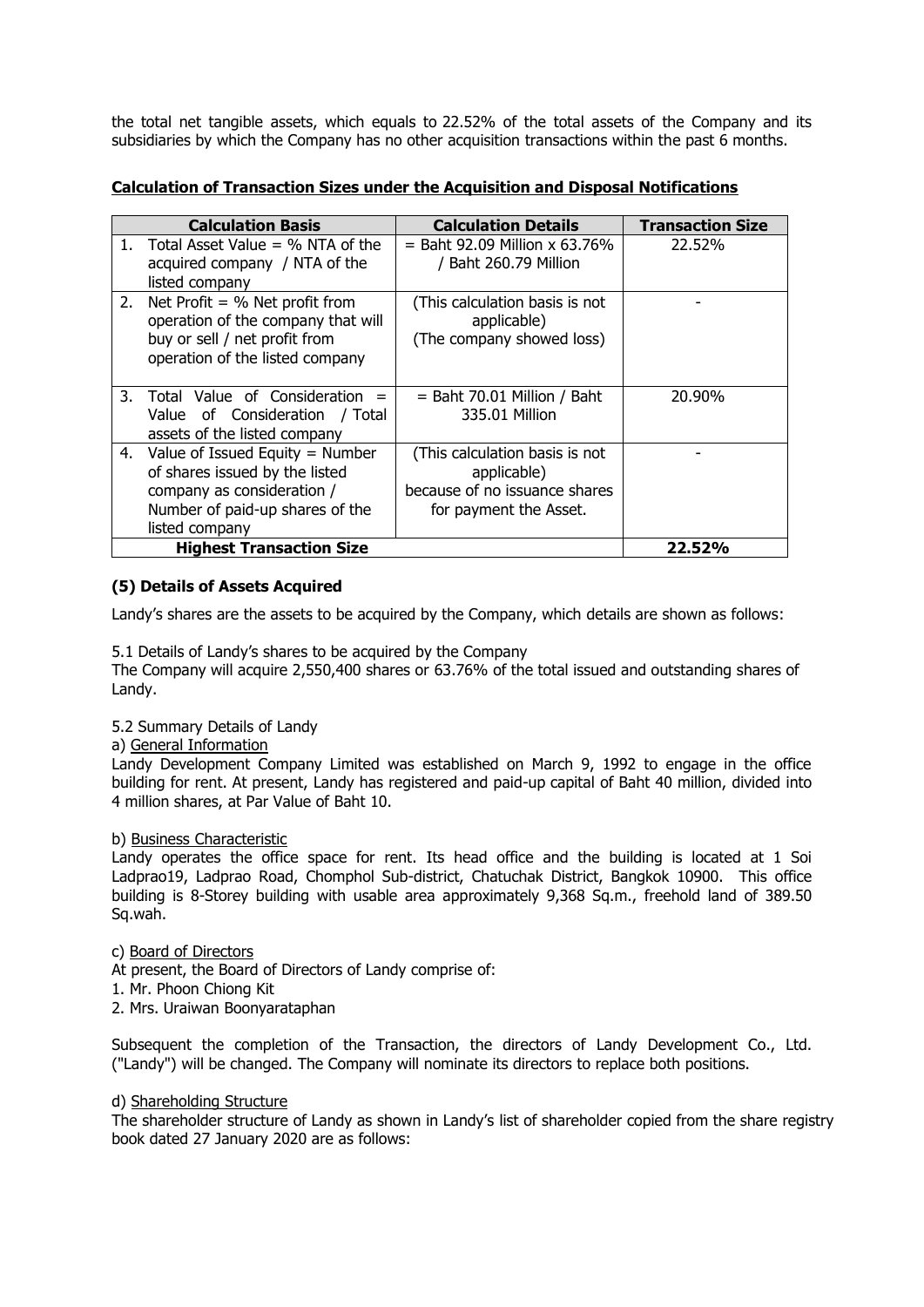| <b>Name</b>                           | <b>Shares</b> | $\frac{0}{0}$ |
|---------------------------------------|---------------|---------------|
| Master Ad Plc. <sup>1/</sup>          | 1,954,800     | 48.87%        |
| Master & More Co., Ltd. <sup>27</sup> | 595,600       | 14.89%        |
| Landy Home (Thailand) Co., Ltd.       | 1,449,600     | 36.24%        |
| <b>Total</b>                          | 4,000,000     | 100.00%       |

 $1/7$ The shareholder structure of Master Ad Plc. as shown in MACO's list of shareholder copied from the share registry book dated 29 July 2020 are as follows:

| <b>Name</b>               | <b>Shares</b> | $\frac{9}{6}$ |
|---------------------------|---------------|---------------|
| VGI Plc.                  | 1,438,367,596 | 26.58         |
| Mr. Nares Ngamapichon     | 1,011,000,000 | 18.68         |
| BTS Group Holding Plc.    | 789,150,660   | 14.58         |
| Thai NVDR Company Limited | 608,744,521   | 11.25         |
| Plan B Media Plc.         | 540,000,000   | 9.98          |
| Other                     | 1,024,718,137 | 18.93         |
| <b>Total</b>              | 5,411,980,914 | 100.00        |

 $^{27}$ The shareholder Structure of Master & More Co., Ltd, consists of Master Ad is holder 99.99%

# e) Financial Information

The financial information of Landy as per its audited financial statement audited ended 31 December 2017-2019 are as follows:

| <b>Unit: Million Baht</b>                         | 2017  | 2018  | 2019  |
|---------------------------------------------------|-------|-------|-------|
| <b>Current Assets</b>                             | 16.22 | 27.76 | 36.95 |
| <b>Building and Equipment</b>                     | 69.67 | 64.15 | 58.68 |
| <b>Total Assets</b>                               | 85.89 | 91.91 | 95.63 |
| Liabilities:                                      |       |       |       |
| <b>Current Liabilities</b>                        | 3.87  | 2.56  | 1.84  |
| Non-current Liabilities                           | 1.96  | 1.96  | 1.70  |
| <b>Total Liabilities</b>                          | 5.83  | 4.52  | 3.54  |
| Shareholders' Equity:                             |       |       |       |
| Registered Capital                                |       |       |       |
| Issued and Paid-up Capital                        | 40.00 | 40.00 | 40.00 |
| <b>Retained Earnings</b>                          | 40.06 | 47.39 | 52.09 |
| <b>Total Shareholders' Equity</b>                 | 80.06 | 87.39 | 92.09 |
| <b>Total Liabilities and Shareholders' Equity</b> | 85.89 | 91.91 | 95.63 |

# **Operation Results of Landy ended 31 December 2017-2019**

| <b>Unit: Million Baht</b>       | 2017  | 2018  | 2019  |
|---------------------------------|-------|-------|-------|
| Revenue from Sales and Services | 23.11 | 21.36 | 19.96 |
| Costs of Services and Sales     | 11.74 | 11.66 | 11.60 |
| <b>Gross Profit</b>             | 11.37 | 9.70  | 8.36  |
| <b>Operating Expenses</b>       | 2.28  | 1.92  | 2.58  |
| <b>EBIT</b>                     | 9.09  | 7.78  | 5.78  |
| Other Revenue                   | 0.46  | 1.37  | 0.09  |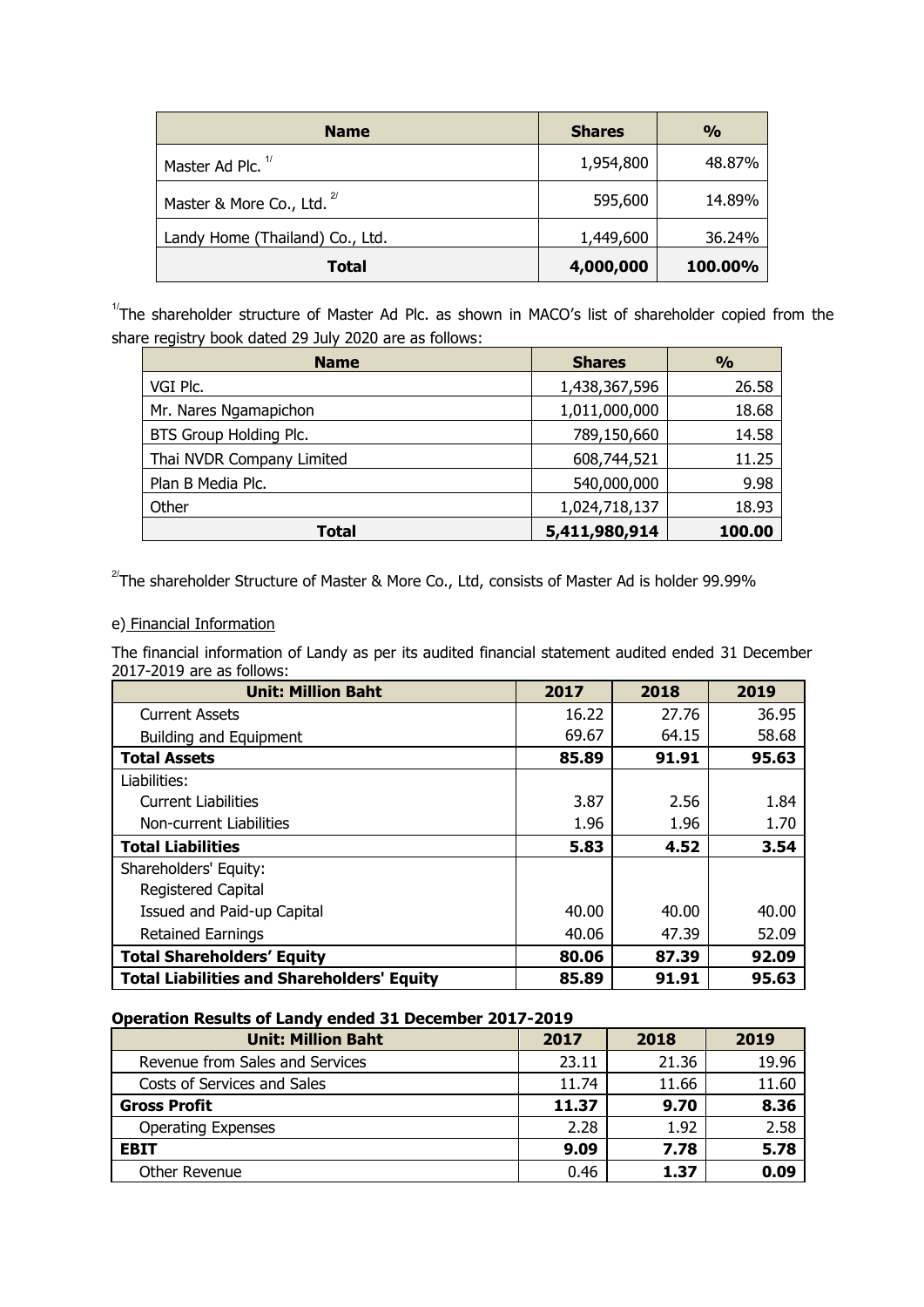| <b>Unit: Million Baht</b> | 2017 | 2018 | 2019     |
|---------------------------|------|------|----------|
| <b>Financial Costs</b>    | 0.00 | 0.00 | $0.00\,$ |
| Income Tax Expenses       | 1.91 | 1.83 | 1.17     |
| <b>Net Profit (Loss)</b>  | 7.64 | 7.32 | 4.70     |

# **(6) Value of Consideration and Basis Used to Determine the Value of Consideration**

The total value of consideration for 2,550,400 shares of Landy to be paid to the Sellers is Baht 70,008,480 or Baht 27.45 per share. The Company will pay for such purchase price by transfer to the bank account or via cheque to the Sellers upon completion of the Transaction (within the Quarter 4 of 2020). Within 14 days after Resolution of the Board of Directors, the Company will pay amount equal to 25% ("Deposit") of the Purchasing Price to the Sellers, remaining amount will be paid on the date of share transfer.

# **(7) Value of Assets acquired**

Landy's shares' book value is Baht 23.02 per share the based on the latest audited financial statement as at 31 December 2019.

The Company appointed independent appraiser (T.A. Management Corporation (1999) Co., Ltd.) as asset appraiser on October 15, 2020. By using cost approach, the assets value is Baht 235.23 million. Force sales value at 60% of appraisal value is Baht 141.14 million or Baht 43.64 per share.

However, purchasing price would be ranged between Book Value which is Baht 23.02 per share and Discounted Cash Flow method at 10% discounted rate which is Baht 30.81 per share. After negotiation with sellers, the agreed purchased price is Baht 27.45 per share, which is 19.24% premium over Book Value and 12.24% discounted from Discounted Cash Flow method.

# **(8) Sources of Financing**

The Company will finance this Transaction with the working capital of the Company of Baht 70.01 million. As of 30 September 2020, the Company has cash and cash equivalent as well as current investments in an amount of Baht 248.48 million. After payment of the purchase price, the Company still has sufficient funds for its business operations.

# **(9) Expected Benefits to the Company**

The benefits from this transaction is to increase the efficiency in cash management, liquidity, generates a suitable return, and risk management. The Company will also have benefit from land appreciate in the future because the land and building is located at Lad Prao Soi 19, approximately 50 meters from MRT-Ladprao which is on the very good location.

# **(10) Condition of the Transaction**

This Transaction is considered as an acquisition of the total assets of the Company. According to the announcement of the Acquisition or Disposal of Assets, the Company is required to disclose information about such transactions to the Stock Exchange of Thailand (SET) and to provide the information memorandum regarding the acquisition of assets of the Company to the shareholders within 21 days following the date of disclosure of the transaction to the SET.

# **(11) Opinion of the Company's Board of Directors**

The Board of Directors has considered and viewed that the transaction is reasonable. Purchasing price was 12.24% lower than Discounted Cash Flow method which also had conservative assumption. In addition, it was only 19.24% premium over Book Value. So, the Board of Directors thought that it would be most beneficial to the Company and its shareholders. The Company can also have recurring income and asset appreciation in the future.